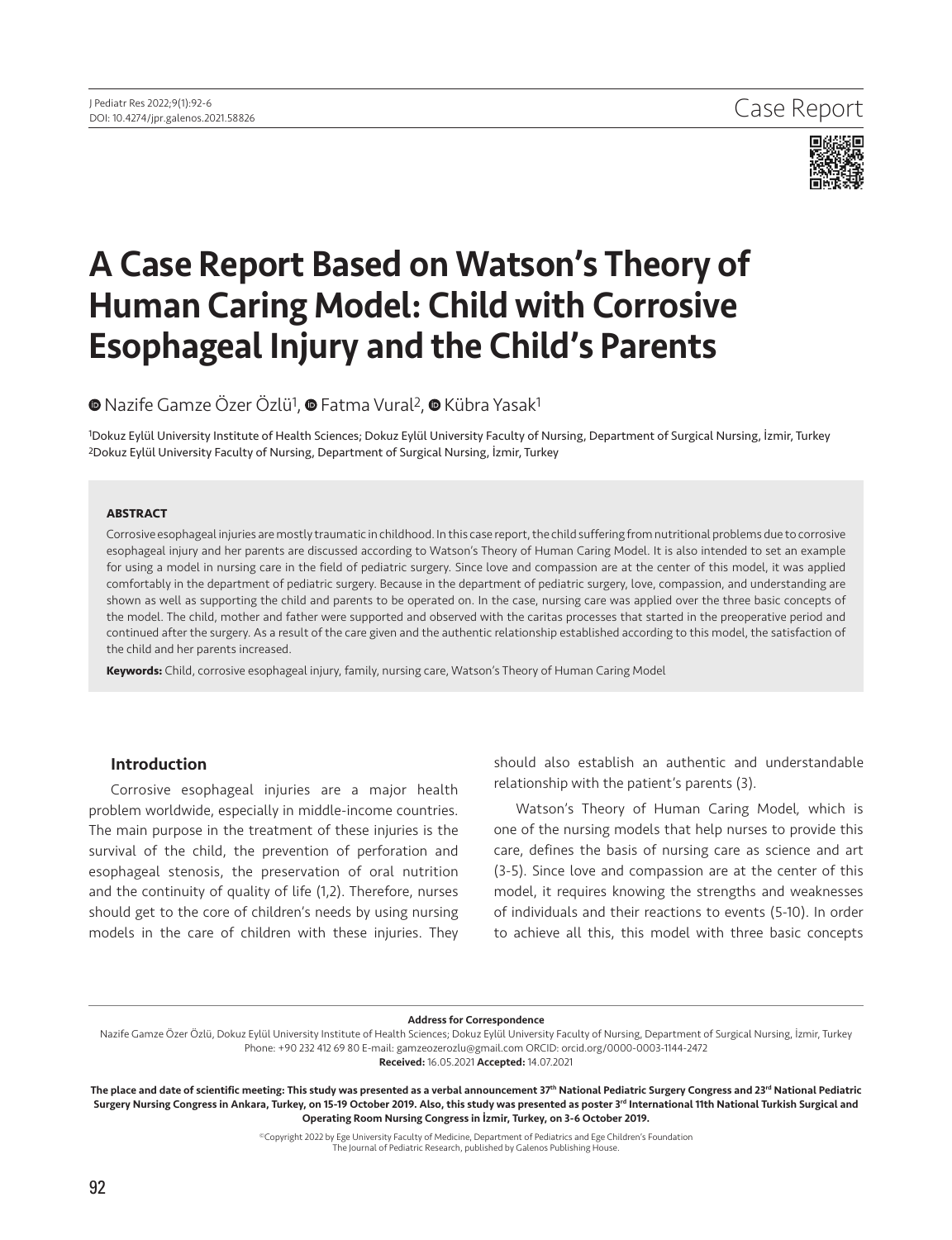is needed, namely, a transpersonal caring relationship, a caring moment, and caritas processes.

In this case, the problems and care of a 6-year-old girl and her parents who were hospitalized for gastric transposition surgery due to corrosive esophageal injury were evaluated according to Watson's Theory of Human Care Model.

## Case Report

This case report was made in accordance with the CARE Guidelines Checklist.

#### Case Information and Clinical Findings

The patient was a girl and she had accidentally drunk drain-cleaner at the age of five. Immediately after the accident, the girl's parents took her to a hospital. She was treated for 45 days in the hospital. Due to respiratory distress, the patient was connected to a mechanical ventilator. In the following days, when she could not be taken off the mechanical ventilator, a tracheostomy was performed. She could not be fed orally because of the stenosis in the long segment of the esophagus. Therefore, enteral feeding started from the gastrostomy. She was dilated nine times in the hospital, but these dilatations failed. Thereupon, her parents applied to the pediatric surgery of a university hospital in another city.

At the age of six, the patient underwent gastric transposition surgery. She was in the intensive care unit for six days after the operation and was monitored for three days with a mechanical ventilator. After being taken off the mechanical ventilator, she suffered from coughing and secretion. An attempt was made to initiate enteral feeding via a jejunostomy followed by oral intake in intensive care. When the child's general condition stabilized, she was brought to the service and was kept under surveillance for 14 days.

#### Timeline

This model was started from the moment the child first came to the clinic and continued until her discharge from hospital (Figure 1).

#### Diagnostic Assessment

In the perioperative process, chest radiography, laboratory tests (hemogram, biochemistry, coagulation) and blood product preparation were performed.

#### Therapeutic Intervention

Nursing care was applied to the child and parents via the three basic concepts of this model: transpersonal care relationship, caring moment, and caritas processes.

#### Transpersonal Caring Relationship

The transpersonal caring relationship is the first basis for going to deep care known as the caring moment, with love and respect for all humanity (4). Looking at the family's past perceptions, her parents stated that the child was in a peaceful and happy family. It was seen that the child and her parents were tired and exhausted. The parents stated that the girl was nervous and had psychological problems due to the recurrent surgeries. The mother was tired of coming to the hospital all the time and the father was anxious. The parents were asked, "Can you inform us about your goals and expectations after leaving here?" for interaction. As a part of the transpersonal caring relationship, before the gastric transposition surgery, the parents and the child were supported via the efforts of the nurse, physician, and dietitian.

#### Caring Moment

The caring moment is the moment when two people with their own history come together and create a meaningful, authentic, and spiritual connection between them (4). The first maintenance moment started a bit unfavorably as



Figure 1. Timeline of the case according to Watson's Theory of Human Caring Model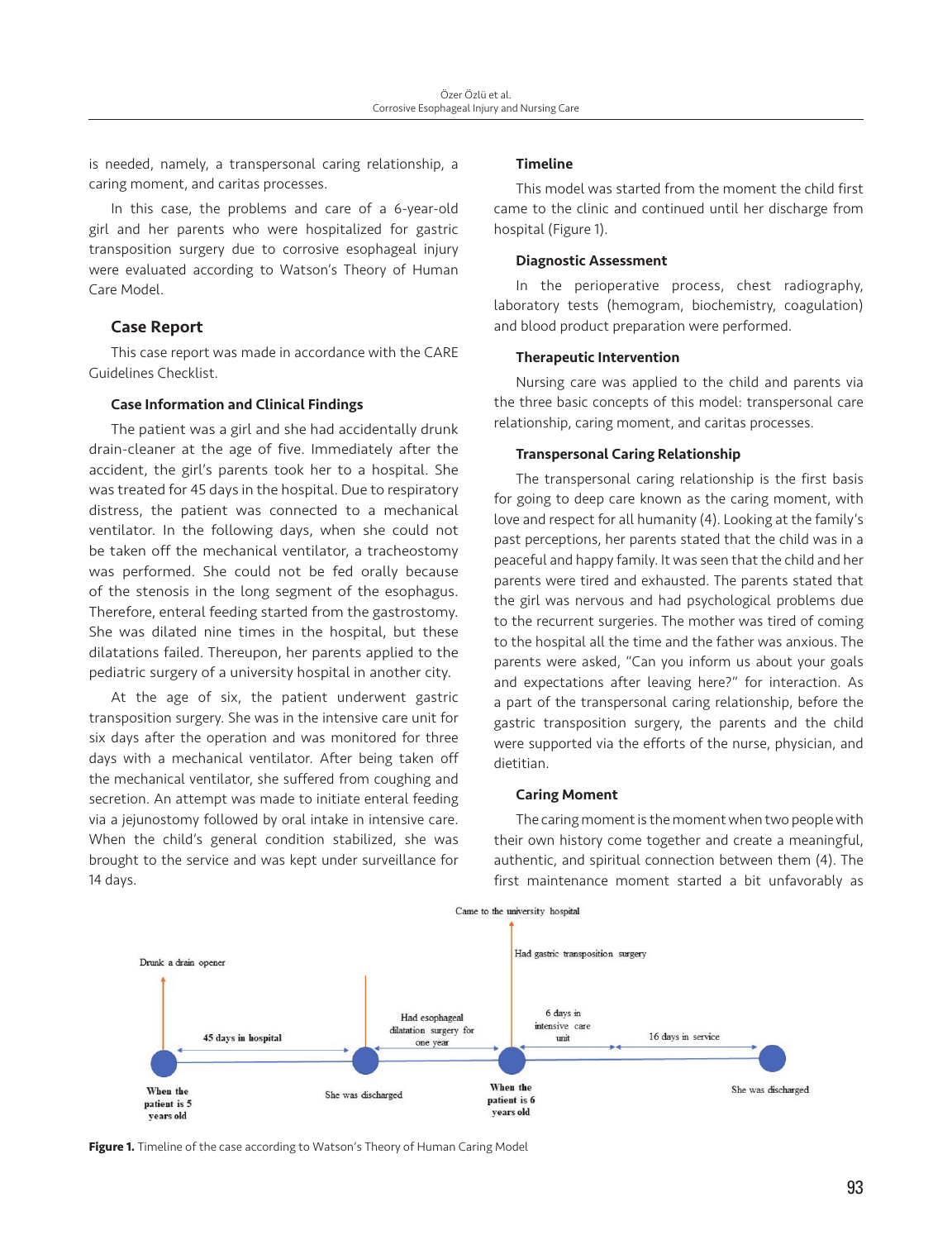the child was contacted in order to apply an intravenous catheter. In the later moments of care, arrangements were made regarding nutrition, which is the most basic requirement in the perioperative period.

#### Caritas Processes

The caritas process is the essence of nursing and is a guide for nurses. These processes lead to the emergence of the healing and caring aspect of nursing. The caritas processes consist of 10 caritas factors (4). In this context, the evaluation of the child and her parents is given in Table I.

#### Patient Follow-up and Outcomes

In this case, there was a high level of anxiety in the child and the parents, as well as a sense of helplessness and guilt in the parents. The girl and her parents were supported by the perioperative caritas processes. The girl and her parents were observed in line with the nursing interventions. The result of this observation was evaluated both objectively (weight monitoring, respiratory sounds, and self-care requirements) and subjectively (parents' feedback). The parents and the child's self-confidence increased, they became happier and calmer individuals. While communicating with the nurse, they were more comfortable and were able to go into deeper issues. Before being discharged, the child wanted to be photographed with the nurse.

### Discussion

This section is discussed over the three basic concepts of this model. These are the interpersonal caring relationship, the caring moment and the caritas processes.

This model has been used in the care of chronic diseases such as hypertension, chronic heart failure, and cancer which require long-term treatment in nursing (6-10). In this case report, this model was used for a child who had come 22 times into the pediatric surgery unit.

#### Transpersonal Caring Relationship

The transpersonal caring relationship involves the scientific, professional, ethical, aesthetic, creative and personalized giving and taking behaviors and reactions between nurses and patients. In this model, a holistic approach is used in the interpersonal care relationship (5). Based on this model, Aktaş et al. (8) were able to express the hidden feelings and thoughts with the interaction established in a case diagnosed with schizophrenia (9). In a study conducted on this subject in a pediatric intensive care unit, it was found that a unique relationship with pediatric patients was able to be established using this model (10). In this case, the nurse tried to establish a natural, sincere and authentic relationship with the child and the parents. The nurse asked the child and their parents to express themselves, share their experiences and express their expectations in order to evaluate this area. Thus, an attempt was made to establish a relationship of trust between the nurse, patient and parents.

#### Caring Moment

The caring moment in this model is the process of understanding each other between the caregiver and the care-recipient (4). Erbay et al. (7) highlighted a sincere, understanding and patient approach to those patients who experience hypertensive attacks by using this model in nursing care. In this way, the participation of the individual in nursing care practices was ensured (7). In this case, although the first care moment was negative, it turned into a positive situation when the nurse learned the expectations, beliefs and feelings of the child and her parents in the following days. Communication between the nurse and the child began to increase. This situation started to increase the satisfaction of the mother and father of the child.

#### Caritas Processes

The caritas process is the last step towards problem solving in this model. This improvement process consists of ten steps. Caring behaviors are used in this process. These are touch, sensitivity, active listening, eye contact, comfort, honesty, respect, trust, openness, and accessibility. In a case report, care behaviors such as touch, sensitivity, active listening, eye contact, comfort, honesty, respect, trust, and openness are accessible (4). Ten individualized care approaches were applied to ten individualized healing processes in the case of uterine atony according to this model. With the care given, it was observed that the mother's trust increased, her worries decreased and she took a more active role in the care of her baby (9). In this case report, the child and their parents were supported with a perioperative caritas processes. The child and her parents were observed in line with the results of nursing interventions.

The care given according to the Watson's Theory of Human Caring Model offers a different approach from the care given according to the medical model. This model reflects the essence of nursing. This model focuses on healing individuals with the concept of love and compassion. The care provided by Watson's caritas processes ensures that individuals are treated in a holistic way, and so it increases the satisfaction and safety of the individual.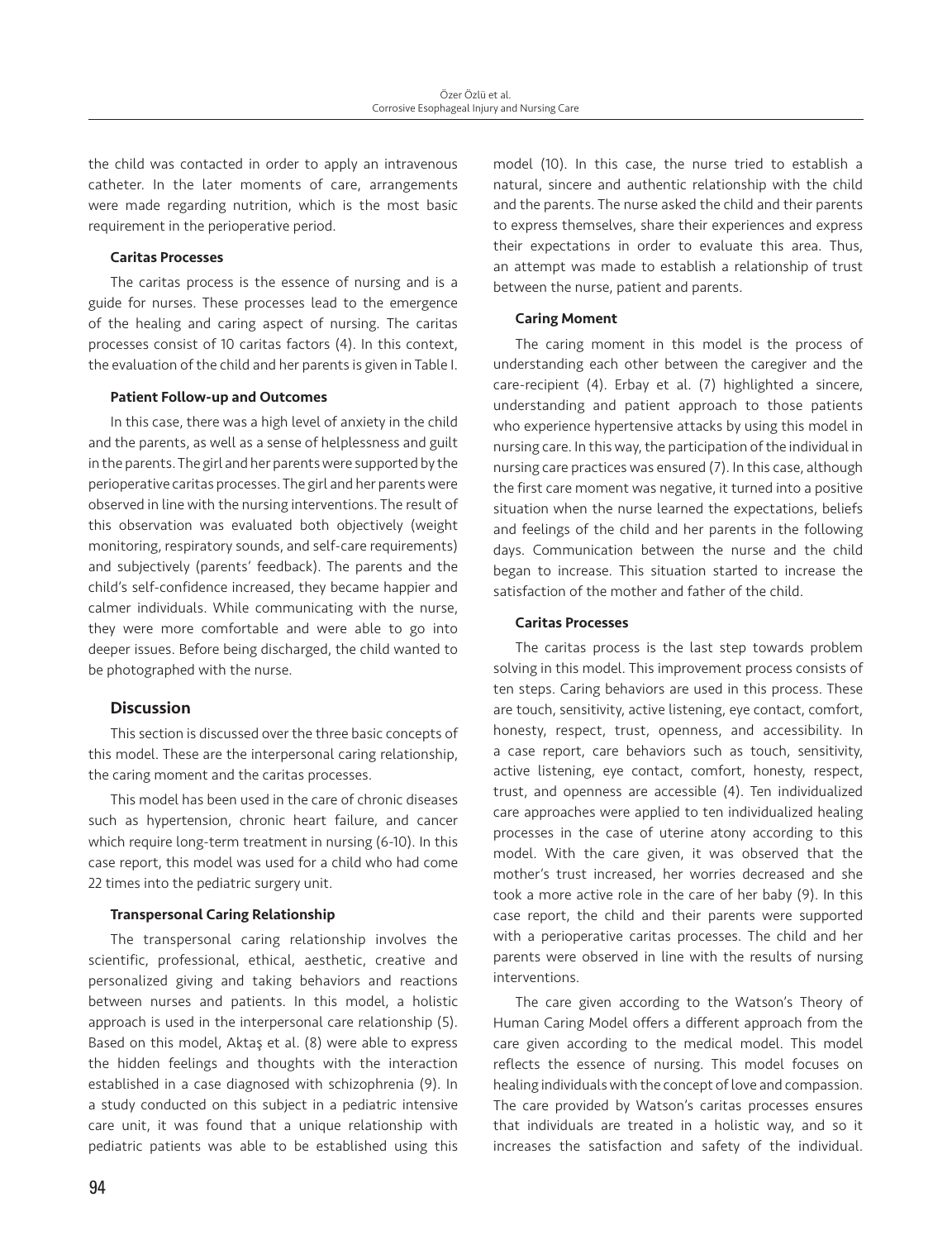| Table I. Nursing care applied to child and parents according to Watson's Theory of Human Care Model (Caritas Factors and Caritas<br>Processes) (4)              |                                                                                                                                                                                                                                                                                                                                                                                                                                                                                                                                                                                                                                                                                                                                                                                                                                                                                                                                                                                                                                                                                                                                                                        |
|-----------------------------------------------------------------------------------------------------------------------------------------------------------------|------------------------------------------------------------------------------------------------------------------------------------------------------------------------------------------------------------------------------------------------------------------------------------------------------------------------------------------------------------------------------------------------------------------------------------------------------------------------------------------------------------------------------------------------------------------------------------------------------------------------------------------------------------------------------------------------------------------------------------------------------------------------------------------------------------------------------------------------------------------------------------------------------------------------------------------------------------------------------------------------------------------------------------------------------------------------------------------------------------------------------------------------------------------------|
| <b>Caritas factors</b>                                                                                                                                          | <b>Caritas processes</b>                                                                                                                                                                                                                                                                                                                                                                                                                                                                                                                                                                                                                                                                                                                                                                                                                                                                                                                                                                                                                                                                                                                                               |
| Formation of a humanistic-<br>altruistic system of values<br>(Embrace)                                                                                          | The child and her parents were approached with love, sincerity, understanding and patience. The nurse introduced<br>herself. She then called girl by name. The opportunity to watch cartoons and play games was given in the<br>perioperative period. Eye contact was made with the child to overcome the child's fear of nurses. Her mother and<br>father were respected. She has been told that the growth curve of the girl is the same as her peers in order to reduce<br>your parents' anxiety. Her parents were respected. Despite all the experiences, the importance of accepting the child<br>and family as they are was explained.                                                                                                                                                                                                                                                                                                                                                                                                                                                                                                                           |
| Instillation of faith-hope<br>(Inspire)                                                                                                                         | The child and her parents were encouraged to ask questions about her disease to express her fears and thoughts, and<br>were supported that he could achieve positive results if they cooperated with the treatment team. The girl was given<br>the opportunity to play games with other children. Positive and reassuring communication was established with the<br>child to express their concerns and fears. The girl stated that he wanted to go to the restaurant with her family to<br>eat meatballs and potatoes after the operation. Both parents stated that they wanted the child to be fed like their<br>peers and to stop repetitive surgeries. She was honored for the fears, desires and hopes of the child and family. For<br>inspiration, they were introduced to the other child with the same illness and their family.                                                                                                                                                                                                                                                                                                                               |
| Cultivation of sensitivity<br>to one's self and to others<br>(Trust)                                                                                            | Her parents were told that they had to accept themselves spiritually, and then the current situation of the child. All<br>the issues expressed by parents regarding the child's situation were approached sensitively and without prejudice.<br>Play and cartoon, which is the child's interest, were used as a means of relaxation for the child. The results of the<br>care given were treated with sensitivity.                                                                                                                                                                                                                                                                                                                                                                                                                                                                                                                                                                                                                                                                                                                                                     |
| Development of a helping-<br>trusting, human caring<br>relationship (Nurture)                                                                                   | The girl was afraid and angry that she could not heal and undergo recurrent surgeries. When she cried, she was not<br>prevented from crying for relaxation. In a helpful and reassuring manner, parents' guilt was discussed. The trust of the<br>nurse and the readiness of the nurse to help the patient and her family strengthened the relationship with the nurse.<br>Support was provided for independence and individual freedom, not dependency on family and child.                                                                                                                                                                                                                                                                                                                                                                                                                                                                                                                                                                                                                                                                                           |
| Promotion and acceptance of<br>the expression of positive and<br>negative feelings (Forgive)                                                                    | The negative emotions experienced by girl and her parents due to non-healing and recurrent surgeries were listened.<br>Parents' dream of being like their child's peers was discussed. It actively listens and ensures that energy passes<br>through without being consumed by the feelings of others. The patient and her parents rested, emphasizing that the<br>energies of parents and child should not be consumed by negative emotions. The importance of staying as "a family"<br>despite the constant hospitalization was emphasized.                                                                                                                                                                                                                                                                                                                                                                                                                                                                                                                                                                                                                          |
| Systematic use of a creative<br>problem-solving caring<br>process (Deepen)                                                                                      | Perioperative self-care needs of the child (nutrition, dressing, hair combing) were explained to her family. Preoperative<br>and juicy foods were explained. Postoperative feeding in the upright position, eating less or less frequently were<br>emphasized. Equipment attached to the child was removed when he needed to dress and undress. To solve secretion<br>problem, the child was given a semi-fowler position and cold steam. The patient was taught breathing and coughing<br>exercises. Mobilization of the child in the service and intensive care unit was provided. For the comfort of the child,<br>she wanted to watch TV cartoons. The intensive care unit was taken with the child's parents when appropriate. In the<br>ward, time was arranged for the child to go to the game room for comfort. In the ward, support was provided for the<br>patient to perform self-care needs. Continuity of those taught in intensive care was continued in the ward. It stated<br>that the information taught to the child and her parents increases the trust of parents and the child and their anxiety<br>decreases in both service and intensive care. |
| Promotion of transpersonal<br>teaching-learning (Balance)                                                                                                       | Girl and her parents were informed about the importance of oral feeding after gastric transposition. Information was<br>given on excessive fat and spicy foods, and that foods that are too hard to digest should not be eaten, and that the<br>bite was chewed well. It was emphasized that she should not eat at least two hours before going to bed at night. Her<br>mother was told how to cook at home. Advice was given on how the child could alternatively give her favorite foods<br>(making unseasoned baked potatoes instead of French fries etc.). I was told that the food at night should not be<br>eaten. To prevent reflux, she was informed about how to lie in the semi-fowler position and how to give this position.<br>In the learning-teaching process, they were helped to accept the information and readiness of learning and to accept<br>others as they are and where they are.                                                                                                                                                                                                                                                             |
| Provision for a supportive,<br>protective, and/or corrective<br>mental, physical, societal,<br>and spiritual environment<br>(Co-create)                         | In the pediatric surgery service, the nursing room is in the middle of the ward and is an audible and mobile place where<br>treatment is prepared, patient acceptance, and visits. Therefore, the patient's room was identified as a quieter room<br>away from the nurse's room. The bed linen of the patient's room was changed daily in the morning, and bathing was<br>provided twice a week. The child's room was left clean after invasive and non-invasive procedures. During her stay in<br>the intensive care unit, the child's self-care needs were met each morning and her linen was changed.                                                                                                                                                                                                                                                                                                                                                                                                                                                                                                                                                               |
| Assistance with gratification<br>of human needs (Minister)                                                                                                      | The child was helped with what she could do in her own care (issues such as oral care, oral aspiration). The equipment<br>used in the care of the child (use of cold steam and aspiration device etc.) was explained to the girl. Favorite foods<br>were added to the child's diet (such as banana, potato, meatballs). She was told to eat these foods without skipping<br>meals and in small bites. An observation was made whether the child and her family made all these attempts.                                                                                                                                                                                                                                                                                                                                                                                                                                                                                                                                                                                                                                                                                |
| Allowance for existential-<br>phenomenological-spiritual<br>forces (Open)                                                                                       | The beliefs and hopes of the girl and the family were tried to be strengthened. The morale of the child and her parents<br>was raised through the implementation of all process steps and trainings. Regardless of life, her parents were spoken<br>about that what is essential in all situations is love and goodness. Despite all these difficult processes, it was talked<br>to the child and their parents that every moment of life was full of goodness and love. The feelings and opinions of<br>the child and her parents on this subject were also discussed. Here, the importance of love of family members for<br>each other were emphasized.                                                                                                                                                                                                                                                                                                                                                                                                                                                                                                              |
| *This table was created by the authors to show the nursing interventions made in accordance with the caritas factors in the Watson's Theory of Human Care Model |                                                                                                                                                                                                                                                                                                                                                                                                                                                                                                                                                                                                                                                                                                                                                                                                                                                                                                                                                                                                                                                                                                                                                                        |